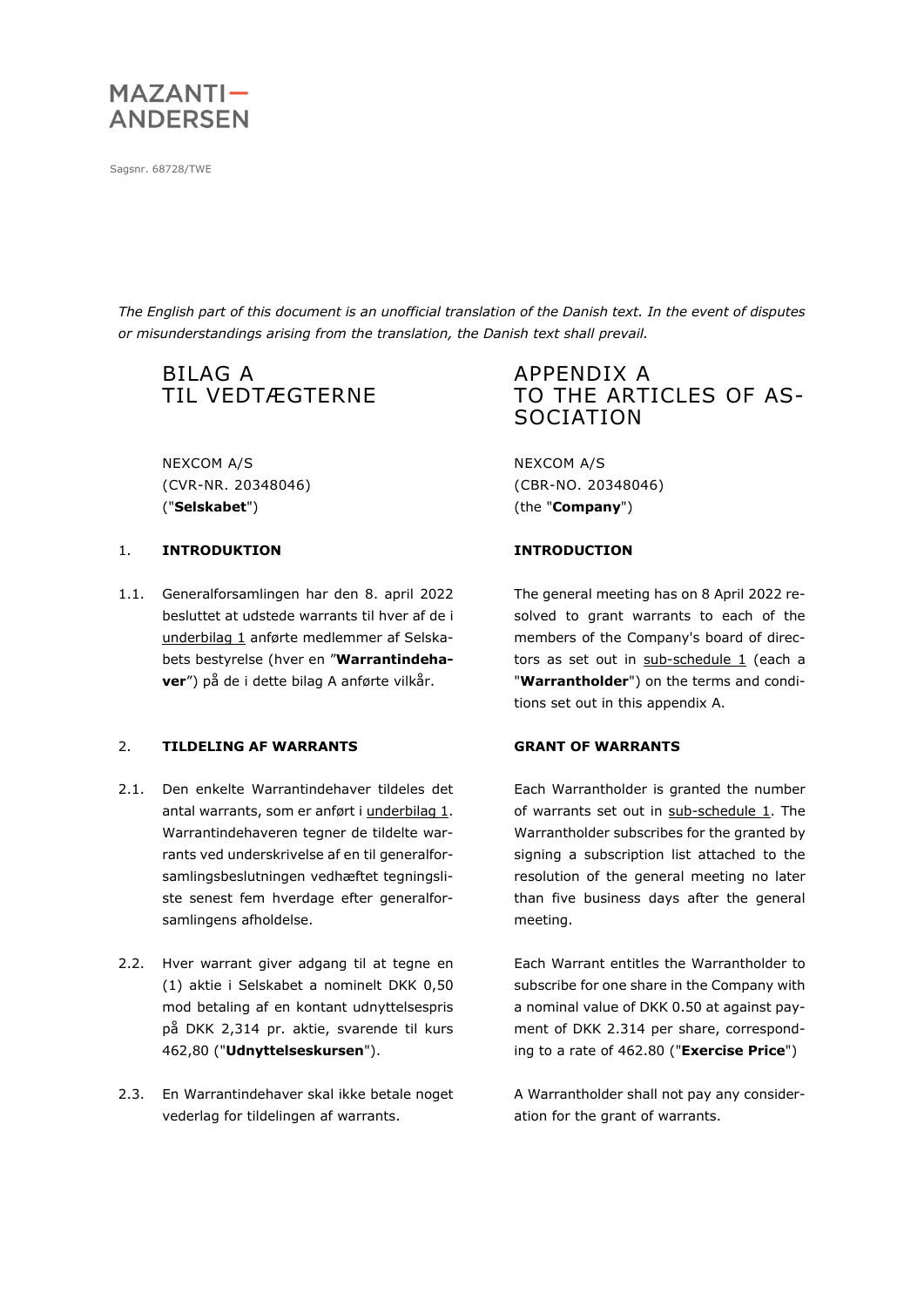2.4. Selskabet fører en fortegnelse over tildelte warrants, der ajourføres løbende.

### 3. **OPTJENING AF WARRANTS VESTING OF WARRANTS**

- 3.1. En Warrantindehaver optjener med de modifikationer, som følger af punkt [3.2](#page-1-0) nedenfor – som udgangspunkt ret til at udnytte warrants lineært over 36 måneder med 1/36 pr. måned regnet fra tildelingstidspunktet. For så vidt angår accelereret optjening af warrants i forbindelse med exit, likvidation, fusion, spaltning, salg af Selskabet, tvangsopløsning og afnotering m.v. henvises til punkt [3.4,](#page-2-0) [5.10,](#page-9-0) [5.11,](#page-10-0) [5.12,](#page-10-1) [5.13](#page-11-0) og [5.14](#page-11-1) nedenfor.
- <span id="page-1-0"></span>3.2. Warrantindehaveren optjener kun ret til sine warrants, så længe denne er bestyrelsesmedlem i Selskabet, medmindre:
	- (a) Warrantindehaveren vælger at udtræde af Selskabets bestyrelse eller undlader at stille sig til rådighed for genvalg til Selskabets bestyrelse og beslutningen om at udtræde eller ikke at stille sig til rådighed for genvalg er begrundet i Selskabets væsentlige misligholdelse af sine forpligtelser over for Warrantindehaveren, eller
	- (b) Warrantindehaveren udtræder af Selskabets bestyrelse eller ikke genvælges til bestyrelsen, og dette ikke skyldes Warrantindehaverens beslutning om at forlade Selskabets bestyrelse eller ikke stille sig til

The Company shall keep records of granted warrants and update the records on an ongoing basis.

Warrants issued to a Warrantholder shall – subject to such modifications as set out in claus[e 3.2](#page-1-0) below – as a general rule vest linearly over 36 months with 1/36 per month from the date of grant. As regards accelerated vesting of warrants in connection with an exit, liquidation, merger, demerger, sale of the Company, compulsory acquisition and delisting etc., reference is made to clauses [3.4,](#page-2-0) [5.10,](#page-9-0) [5.11,](#page-10-0) [5.12,](#page-10-1) [5.13](#page-11-0) and [5.14](#page-11-1) below.

Warrants shall only vest while the Warrantholder remains a board member of the Company, unless:

- (a) The Warrantholder decides to leave the board of directors of the Company or not make himself/herself available for re-election to the board of directors of the Company and the decision to leave or not make himself/herself available for re-election is caused by a material breach by the Company of its obligations towards the Warrantholder; or
- (b) The Warrantholder leaves the board of directors of the Company or is not re-elected to the board of directors, and this is not caused by the fact that the Warrantholder decides to leave the board of directors of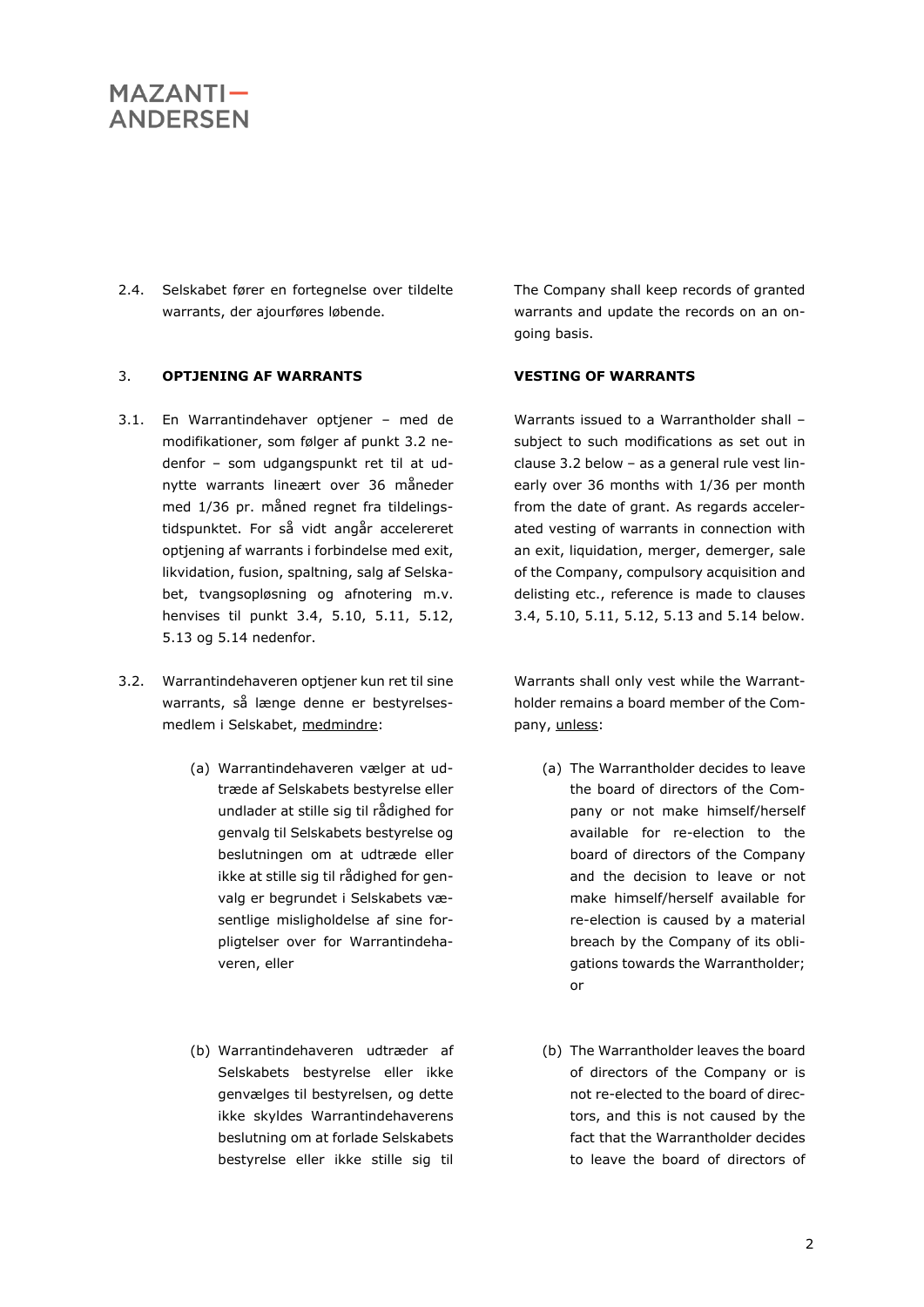rådighed for genvalg til bestyrelsen, og dette desuden ikke er begrundet i Warrantindehaverens væsentlige misligholdelse af sine forpligtelser over for Selskabet.

- 3.3. Såfremt Warrantindehaveren udtræder af Selskabets bestyrelse eller ikke genvælges til bestyrelsen, og dette er begrundet i Warrantindehaverens væsentlige misligholdelse af sine forpligtelser over for Selskabet, har Selskabet ret (men ikke pligt) til at købe alle Warrantindehaverens tildelte warrants i Selskabet, der endnu ikke er optjente på det tidspunkt, hvor medlemskabet af bestyrelsen ophører, mod kontant betaling af det i punkt [2.3](#page-0-0) anførte beløb pr. warrant. Warrants, der er optjent på det tidspunkt, hvor medlemskabet af bestyrelsen ophører, berøres ikke ophøret.
- <span id="page-2-0"></span>3.4. I tilfælde af en Exit, fremrykkes optjeningen af warrants, således at Warrantindehaverens eventuelt ikke-optjente warrants (som er under optjening) optjenes på et tidspunkt forud for den pågældende exit, som fastsættes af Selskabet og meddeles Warrantindehaveren. Ved en "**Exit**" forstås en begivenhed, hvorved hele eller næsten hele Selskabets værdi realiseres mod betaling i kontanter eller likvide værdipapirer, uanset om en sådan begivenhed besluttes af bestyrelsen og/eller aktionærerne. En exit kan gennemføres på forskellige måder, herunder ved (i) et salg (trade sale) af Selskabets aktier (hvorved forstås en uafhængig tredjepart erhverver mindst 80% af aktiekapitalen i Selskabet eller kommer til at kontrollere

the Company or not make himself/herself available for re-election to the board of directors, and provided further that this is not a result of a material breach by the Warrantholder of its obligations towards the Company.

In the event that the Warrantholder leaves the board of directors of the Company or is not re-elected to the board of directors and this is caused by the Warrantholder's material breach of his/her obligations towards the Company, then the Company shall have the right (but not the obligation) to purchase all of the Warrantholder's warrants in the Company that have not vested as per the time of termination of the membership against cash payment of the amount per warrant set out in clause [2.3.](#page-0-0) Warrants that have vested as per the time of termination of the employment or consultancy contract is not affected by the termination.

In case of an Exit, the vesting of warrants shall be accelerated to the effect that the Warrantholder's unvested warrants (that are undergoing vesting), if any, shall vest at a time prior to the exit, which shall be determined by the Company and notified to the Warrantholder. An "**Exit**" shall mean an event whereby all or materially all of the value of the Company is realized in consideration for cash or liquid securities irrespective of whether such event is decided by the required majority of board members and/or shareholders. An exit may be carried out in a variety of ways including, but not limited to (i) a trade sale of the Company's shares (meaning an independent third party acquires at least 80 per cent of the share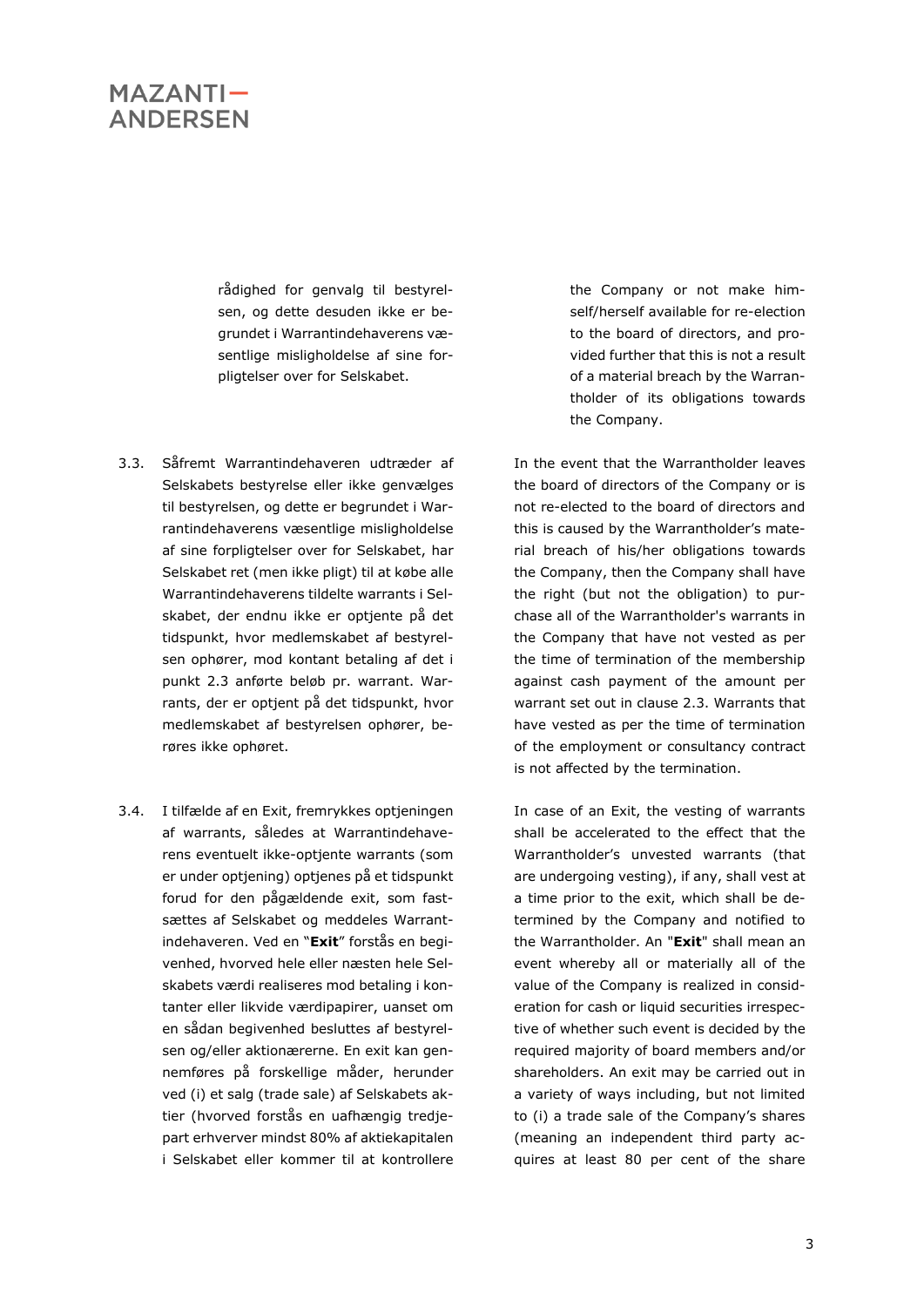mindst 80% af stemmerne i Selskabet), (ii) en fusion med Selskabet som den ophørende enhed, (iii) et salg af Selskabets aktiviteter, herunder et salg af alle eller en væsentlig andel af Selskabets aktiver eller alle eller en væsentlig andel af Selskabets immaterielle rettigheder, (iv) udlicensiering af alle eller en væsentlig andel af Selskabets immaterielle rettigheder på en måde, som kan sidestilles med en exit eller (v) en kombination af ovenstående.

#### 4. **UDNYTTELSE AF WARRANTS EXERCISE OF WARRANTS**

- 4.1. Kun optjente warrants kan udnyttes. Optjente warrants kan med de modifikationer, som følger af punkt [4.2-](#page-3-0)[4.6](#page-4-0) nedenfor, udnyttes i en periode på 8 år fra tildelingstidspunktet ("**Udnyttelsesperioden**"). Optjente warrants kan i Udnyttelsesperioden alene udnyttes i udnyttelsesvinduer på 2 uger, der løber fra og med offentliggørelsen af Selskabets årsrapport og Selskabets halvårsrapport (hvert et "**Udnyttelsesvindue**"). Hvis Selskabet offentliggør kvartalsrapporter, kan optjente warrants i Udnyttelsesperioden tillige udnyttes i Udnyttelsesvinduer på 2 uger efter offentliggørelsen af Selskabets kvartalsrapport.
- <span id="page-3-0"></span>4.2. Hvis den sidste dag i et Udnyttelsesvindue er en lørdag, søndag eller helligdag, omfatter Udnyttelsesvinduet også den herefter førstkommende hverdag.
- 4.3. Warrantindehaveren kan i det omfang andet ikke fremgår af punkt [4.5](#page-4-1) nedenfor – frit vælge i hvilke Udnyttelsesvinduer og

capital of the Company or comes to control at least 80 per cent of the votes in the Company); (ii) a merger whereby the Company is the discontinuing entity, (iii) a sale of the Company's activities, including a sale of all or a material part of the Company's assets or all or a material part of the Company's intellectual property rights; (iv) licensing of all or a material part of the intellectual property rights of the Company in a way, which can be considered equal to an exit; or (v) a combination of the above.

Only vested warrants can be exercised. Vested warrants may, subject to the modifications set out in clause [4.2-](#page-3-0)[4.6](#page-4-0) below, be exercised during a period of 8 years from the time of issue (the "**Exercise Period**"). During the Exercise Period, Vested warrants may during the Exercise Period only be exercised in exercise windows of 2 weeks, which run from and after the publication of the Company's annual report and the Company's half-yearly report (each an "**Exercise Window**"). If the Company publishes quarterly reports, vested warrants may during the Exercise Period also be exercised in Exercise Windows of 2 weeks after the publication of the Company's quarterly report..

If the last day of an Exercise Window is a Saturday, Sunday or bank holiday, the Exercise Window shall also include the first business day immediately following the stipulated period.

The Warrantholder shall – to the extent not otherwise set forth in clause [4.5](#page-4-1) below – be entitled to choose in which Exercise Window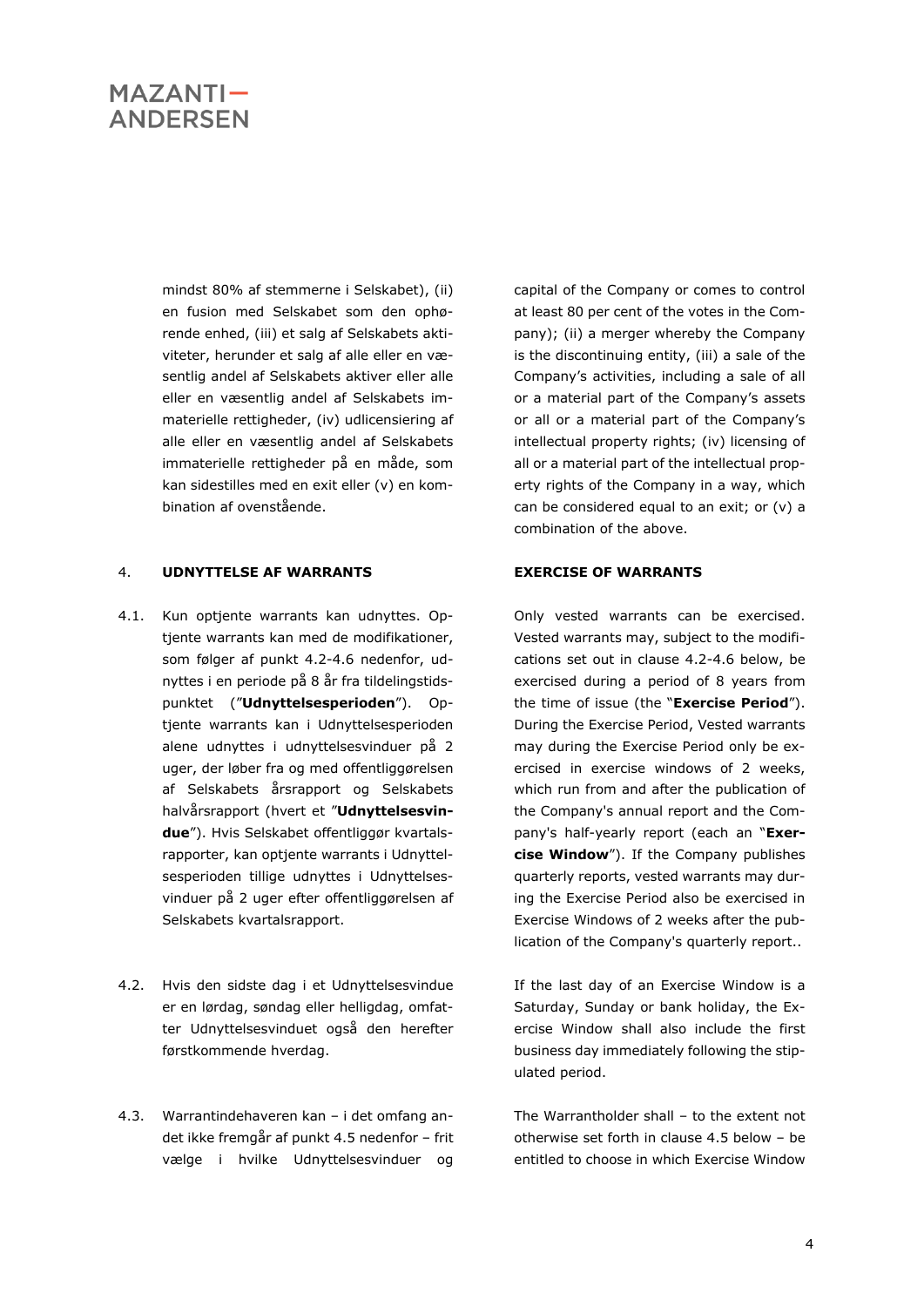hvornår i et Udnyttelsesvindue optjente warrants skal udnyttes.

- <span id="page-4-2"></span>4.4. De warrants, som Warrantindehaveren ikke har udnyttet ved udløbet af Udnyttelsesperioden, bortfalder uden yderligere varsel og uden kompensation eller vederlag af nogen art til Warrantindehaveren.
- <span id="page-4-1"></span>4.5. Warrants må ikke udnyttes, hvis Warrantindehaveren er i besiddelse af intern viden. Selskabet er berettiget til ensidigt at forlænge Udnyttelsesvinduerne eller Udnyttelsesperioden. Selskabet er endvidere berettiget til ensidigt at ændre Udnyttelsesvinduerne, således at Udnyttelsesvinduerne tilpasses de til enhver tid gældende regler for insiderhandel.
- <span id="page-4-0"></span>4.6. Såfremt Warrantindehaveren er i besiddelse af intern viden i det sidste Udnyttelsesvindue inden for Udnyttelsesperioden, har Warrantindehaveren uanset ovenstående punkt [4.4](#page-4-2) ret til at udnytte optjente warrants i det førstkommende Udnyttelsesvindue efter udløbet af Udnyttelsesperioden, hvorunder Warrantindehaveren ikke besidder intern viden (det "**Ekstraordinære Udnyttelsesvindue**"). For at kunne udnytte warrants i det Ekstraordinære Udnyttelsesvindue er det dog et krav, at Warrantindehaveren inden udløbet af det sidste Udnyttelsesvindue i Udnyttelsesperioden skriftligt har orienteret de øvrige medlemmer af Selskabets bestyrelse om den manglende adgang til at udnytte warrants som følge af besiddelsen af intern viden, og at denne opfattelse efter bestyrelsens vurdering ikke er åbenbart grundløs.

and when during an Exercise Window vested warrants shall be exercised.

Warrants which have not been exercised by the Warrantholder by the end of the Exercise Period shall become null and void without further notice and without compensation or payment of any kind to the Warrantholder.

Warrants may not be exercised if the Warrantholder is in possession of inside information. The Company may at its discretion extend the Exercise Windows or the Exercise Period. In addition, the Company is entitled at its discretion to change the Exercise Windows in order to adapt the Exercise Windows to applicable rules on insider trading.

Notwithstanding section [4.4](#page-4-2) above, if the Warrantholder is in possession of inside information in the last Exercise Window within the Exercise Period, the Warrantholder has the right to exercise earned warrants in the next Exercise Window after the end of the Exercise Period, during which the Warrantholder is not in possession of inside information (the "**Extraordinary Exercise Window**"). However, in order to be able to exercise warrants in the Extraordinary Exercise Window, it is a requirement that the Warrantholder before the end of the last Exercise Window in the Exercise Period has informed the other members of the board of directors of the Company in writing of the lack of access to exercise warrants due to possession of inside information and that, in the opinion of the board of directors, this notion is not manifestly unfounded.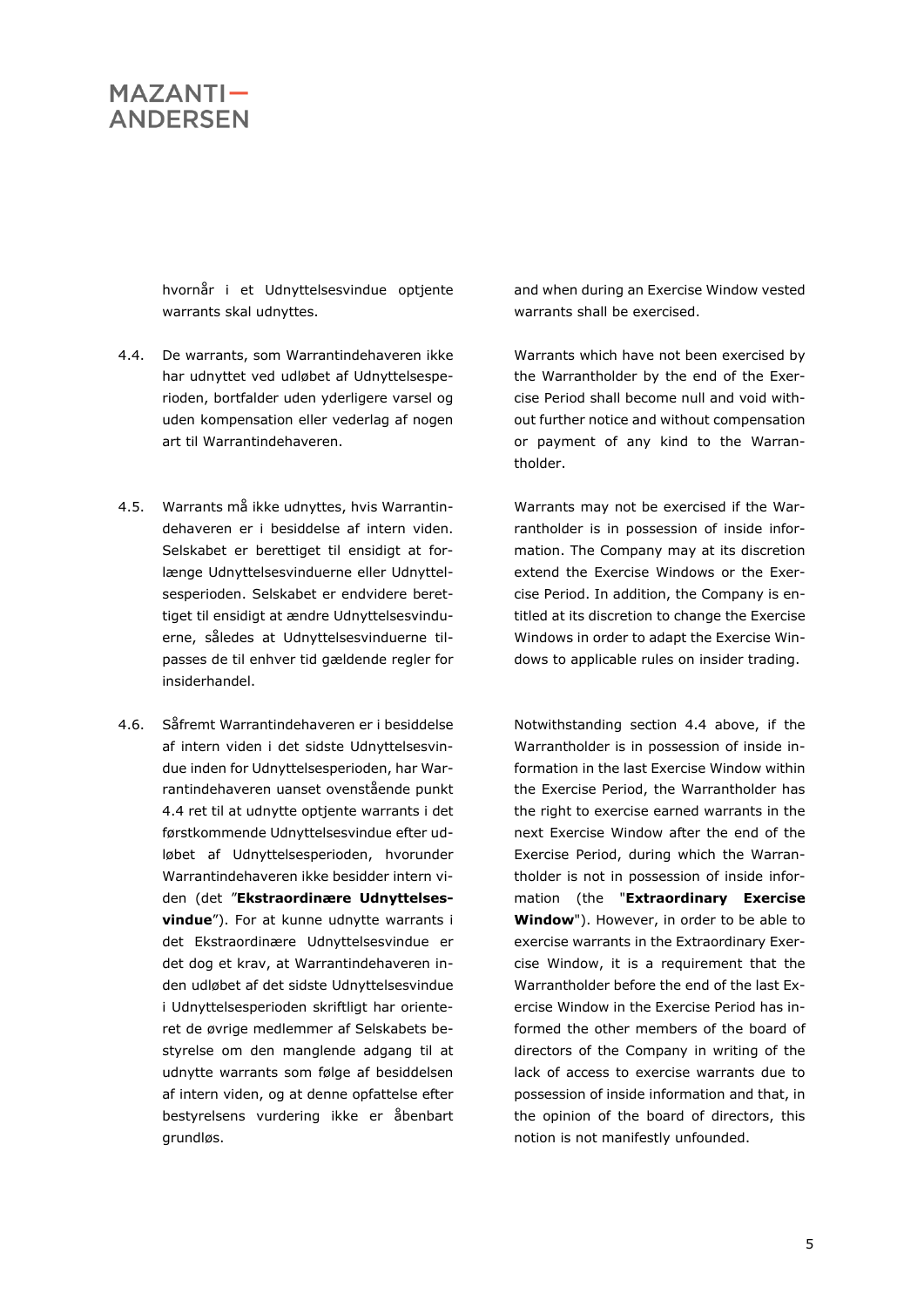### <span id="page-5-0"></span>5. **JUSTERING AF WARRANTS ADJUSTMENT OF WARRANTS**

- 5.1. Hvis der sker ændringer i Selskabets kapitalforhold, der medfører en ændring af den potentielle gevinstmulighed, der er knyttet til warrants, skal sådanne warrants justeres i henhold til dette punkt [5.](#page-5-0)
- 5.2. En justering skal ske, således at den potentielle gevinstmulighed, der er knyttet til en warrant, så vidt muligt er den samme som før og efter indtræden af den hændelse, der begrunder justeringen. Justeringen gennemføres af Selskabet. Justeringen kan ske enten ved en forøgelse eller en formindskelse af det antal aktier, der kan udstedes i henhold til en warrant, og/eller en forøgelse eller formindskelse af udnyttelseskursen.
- 5.3. Selskabets udstedelse af medarbejderaktier, aktieoptioner og/eller warrants som led i medarbejderincitamentsordninger (herunder til bestyrelsesmedlemmer, rådgivere og konsulenter) såvel som senere udnyttelse af sådanne optioner og/eller warrants, medfører ikke krav på justering af warrants. En kapitalforhøjelse, der finder sted som følge af warrantindehaveres udnyttelse af warrants i Selskabet, medfører heller ikke justering af warrants.
- 5.4. Enhver regulering af udnyttelseskursen og/eller det antal aktier, som kan tegnes ved udnyttelse af warrants i henhold til dette punkt [5,](#page-5-0) skal alene gælde for warrants, som endnu ikke er udnyttet på tidspunktet for den begivenhed, der medfører en regulering. Allerede udnyttede warrants påvirkes således ikke af reguleringer.

If changes are made to the Company's capital structure, which cause a change of the possibility of a gain attached to warrants, such warrants shall be adjusted in accordance with this clause [5.](#page-5-0)

An adjustment shall be made to the effect that the possibility of a gain attached to a warrant, in so far as possible, shall remain the same before and after the occurrence of the incident causing the adjustment. The adjustment shall be carried out by the Company. The adjustment may be effected either by an increase or decrease of the number of shares that can be issued following an exercise of the warrant and/or an increase or decrease of the exercise price.

Warrants shall not be adjusted as a result of the Company's issue of employee shares, share options and/or warrants as part of employee incentive schemes (including to directors, advisors and consultants) as well as future exercise of such options and/or warrants. Warrants shall, furthermore, not be adjusted as a result of a capital increase following warrantholders' exercise of warrants in the Company.

Any adjustments of the exercise price and/or the number of shares that may be subscribed for by exercise of warrants pursuant to this clause [5,](#page-5-0) shall only apply to warrants not exercised by the Warrantholder at the time of the event triggering the adjustment. Accordingly, no adjustment shall affect already exercised warrants.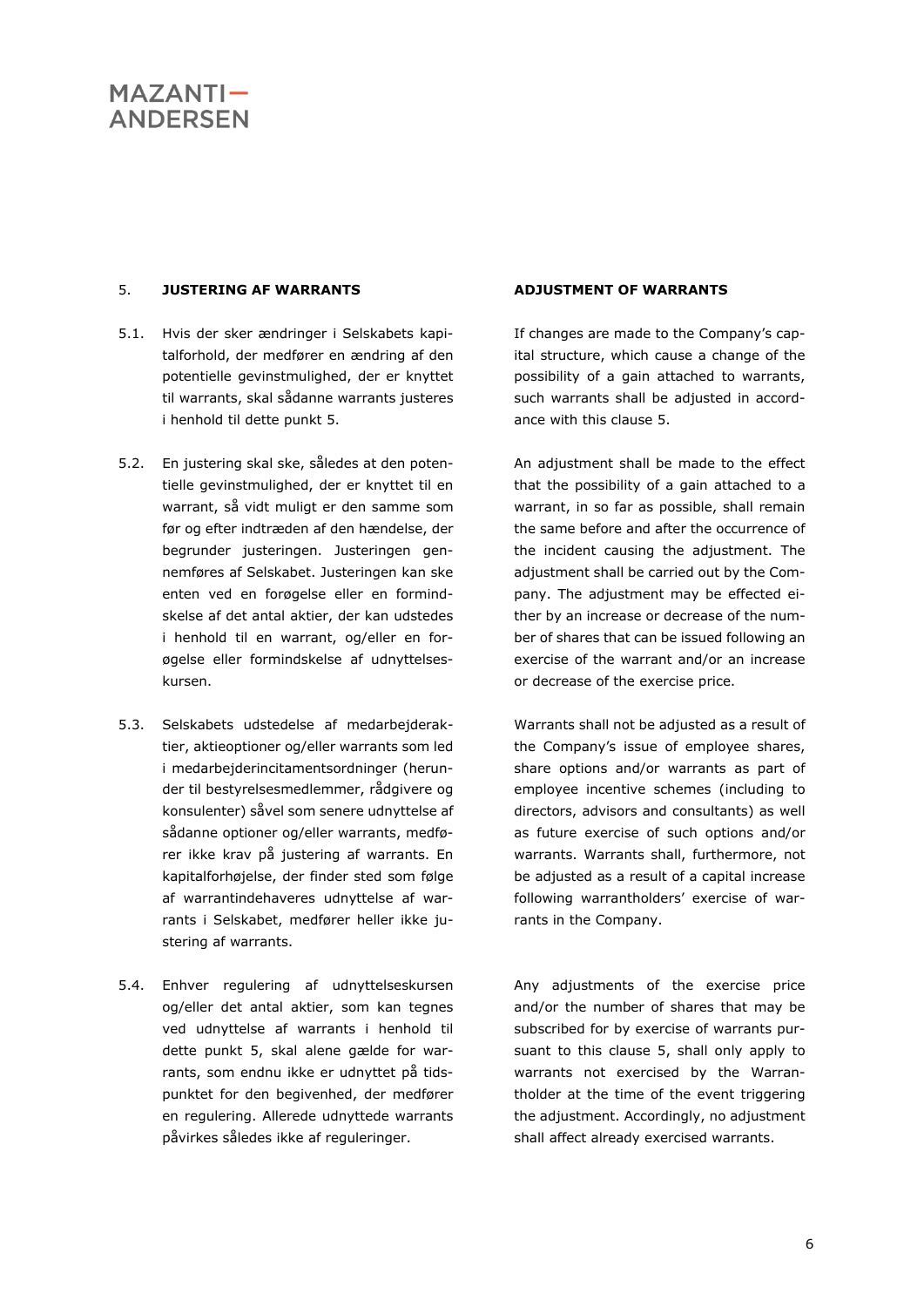### 5.5. Fondsaktier Bonus Shares

Hvis det besluttes at udstede fondsaktier i Selskabet, skal warrants justeres som følger:

Udnyttelsesprisen på enhver endnu ikke udnyttet warrant ganges med faktoren:

$$
\alpha\,=\,\frac{A}{(A+B)}
$$

og antallet af endnu ikke udnyttede warrants ganges med faktoren:

$$
\frac{1}{\alpha}
$$

A = den nominelle aktiekapital før udstedelsen af fondsaktier, og

B = den samlede nominelle værdi på fondsaktierne.

Hvis det justerede antal aktier ikke er et helt tal, skal der afrundes nedad til det nærmeste hele tal.

### <span id="page-6-0"></span>5.6. Kapitalændringer til en anden kurs end markedskursen

Hvis det besluttes at forhøje eller nedsætte aktiekapitalen i Selskabet til en kurs under markedskursen (vedrørende kapitalnedsættelser også til over markedskursen), skal warrants justeres som følger:

If it is decided to issue bonus shares in the Company, warrants shall be adjusted as follows:

The exercise price for each warrant not yet exercised shall be multiplied by the factor:

$$
\alpha\,=\,\frac{A}{(A+B)}
$$

and the number of warrants not yet exercised shall be multiplied by the factor:

$$
\frac{1}{\alpha}
$$

hvor: where:

 $A =$  the nominal share capital before the issue of bonus shares, and

 $B =$  the total nominal value of the bonus shares.

If the adjusted number of shares does not amount to a whole number, the number shall be rounded down to the nearest whole number.

### Changes of capital at a price different from the market price

If it is decided to increase or decrease the share capital in the Company at a price below the market price (in relation to capital decreases also above the market price), warrants shall be adjusted as follows: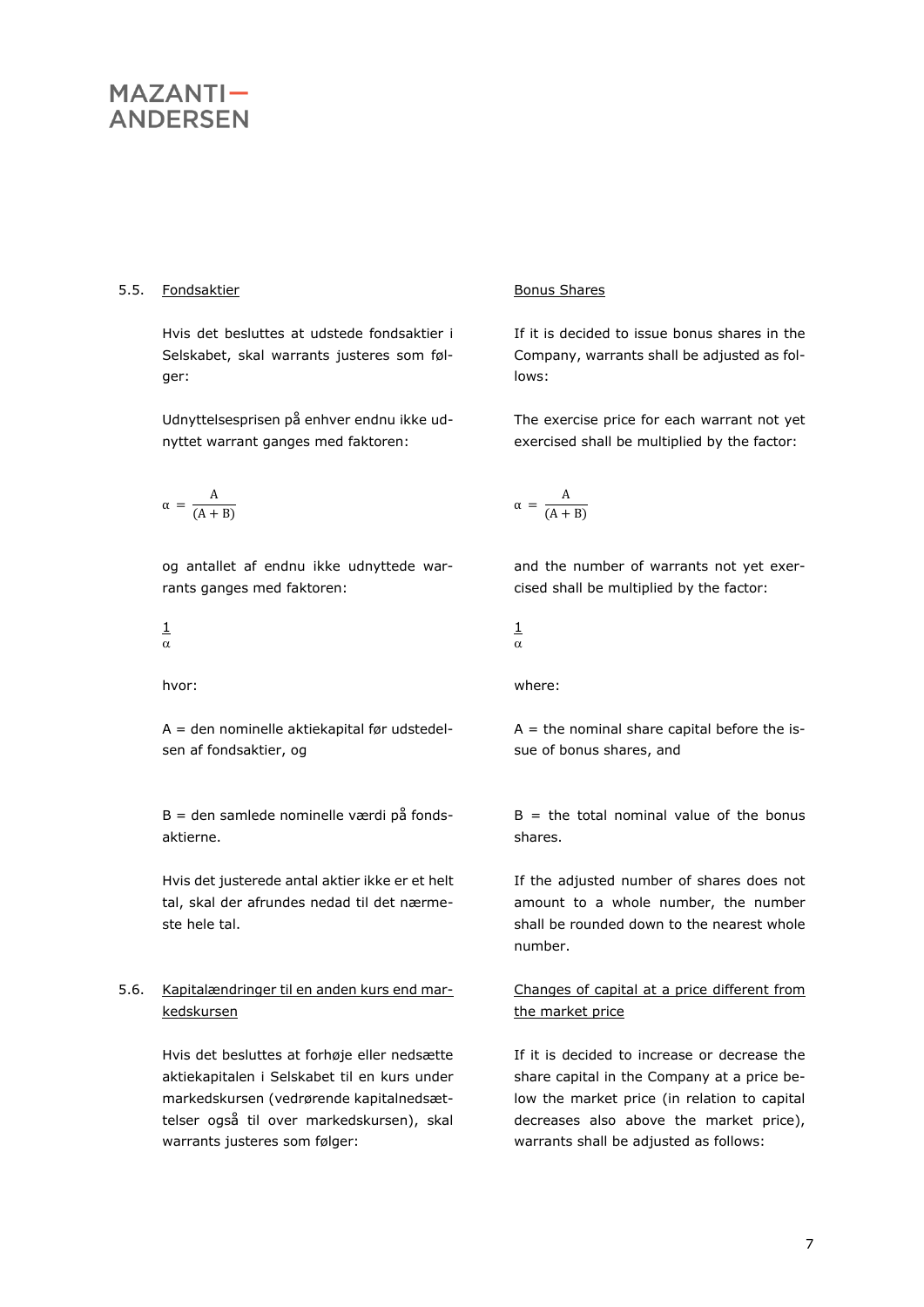Udnyttelsesprisen på enhver endnu ikke udnyttet warrant ganges med faktoren:

$$
\alpha = \frac{(A \times K) + (B \times T)}{(A + B) \times K}
$$

og antallet af endnu ikke udnyttede warrants ganges med faktoren

1  $\alpha$ 

A = den nominelle aktiekapital før ændringen i kapitalen

 $B =$  den nominelle ændring i aktiekapitalen  $B =$  nominal change in the share capital

K = aktiens markedskurs / lukkekurs dagen forinden annoncering af ændringen i aktiekapitalen, og

T = tegningskurs/nedsættelseskurs ved ændringen i aktiekapitalen

Hvis det justerede antal aktier ikke er et helt tal, skal der afrundes nedad til det nærmeste hele tal.

### 5.7. Ændringer i den enkelte akties pålydende værdi

Hvis det besluttes at ændre aktiernes pålydende værdi, skal warrants justeres som følger:

The exercise price for each non-exercised warrant shall be multiplied by the factor:

$$
\alpha = \frac{(A \times K) + (B \times T)}{(A + B) \times K}
$$

and the number of non-exercised warrants shall be multiplied by the factor:

$$
\tfrac{1}{\alpha}
$$

hvor: where:

 $A =$  nominal share capital before the change in capital

 $K =$  market price / closing price of the share on the day prior to the announcement of the change in the share capital, and

 $T =$  subscription price/reduction price in relation to the change in the share capital

If the adjusted number of shares does not amount to whole numbers, each number shall be rounded down to the nearest whole number.

Changes in the nominal value of each individual share

If it is decided to change the nominal value of the shares, warrants shall be adjusted as follows: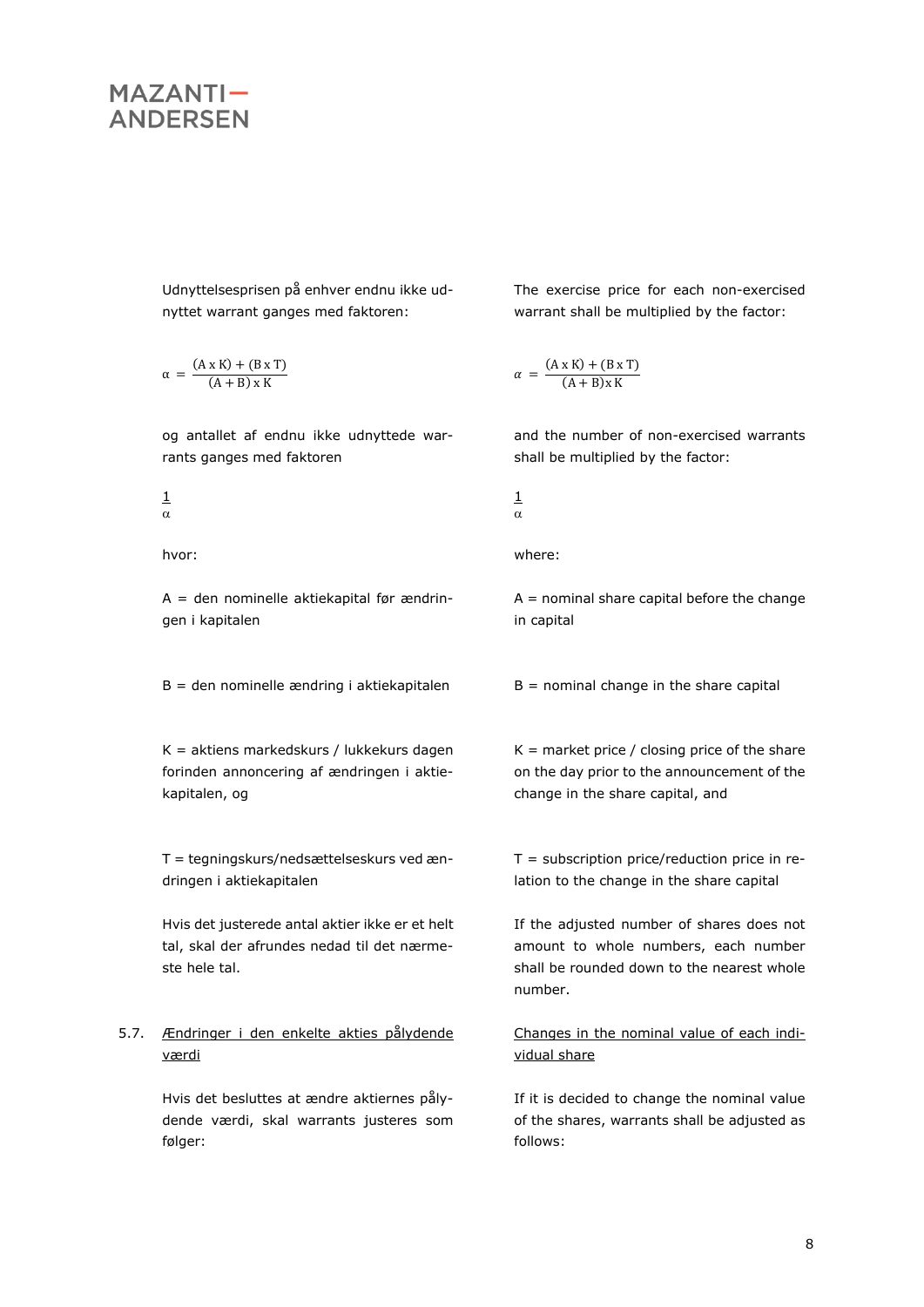Udnyttelsesprisen på enhver endnu ikke udnyttet warrant ganges med faktoren:

$$
\alpha\,=\,\frac{A}{B}
$$

og antallet af endnu ikke udnyttede warrants ganges med faktoren:

$$
\frac{1}{\alpha}
$$

A = den enkelte akties nominelle værdi efter ændringen, og

B = den enkelte akties nominelle værdi før ændringen.

Hvis det justerede antal aktier ikke er et helt tal, skal der afrundes nedad til det nærmeste hele tal.

### 5.8. Udbetaling af udbytte entitled and the Payment of dividend

Hvis det besluttes at udbetale udbytte, skal den del af udbyttet, der overstiger 10 % af egenkapitalen, medføre en justering af udnyttelsesprisen efter følgende formel:

$$
E2 = E1 - \underbrace{U - U_{\text{max}}}_{A}
$$
  
hvor:

E2 = den justerede udnyttelsespris

E1 = den oprindelige udnyttelsespris

The exercise price for each non-exercised warrant shall be multiplied by the factor:

 $\alpha = \frac{A}{R}$ B

and the number of non-exercised warrants shall be multiplied by the factor:

$$
\tfrac{1}{\alpha}
$$

hvor: where:

 $A =$  nominal value of each share after the change, and

 $B =$  nominal value of each share before the change.

If the adjusted number of shares does not amount to a whole number, the number shall be rounded down to the nearest whole number.

If it is decided to pay dividends, the part of the dividends exceeding 10 % of the equity capital, shall lead to adjustment of the exercise price according to the following formula:

$$
E2 = E1 - \underbrace{U - U_{\text{max}}}_{A}
$$
\nwhere:

 $E2 =$  the adjusted exercise price

 $E1$  = the original exercise price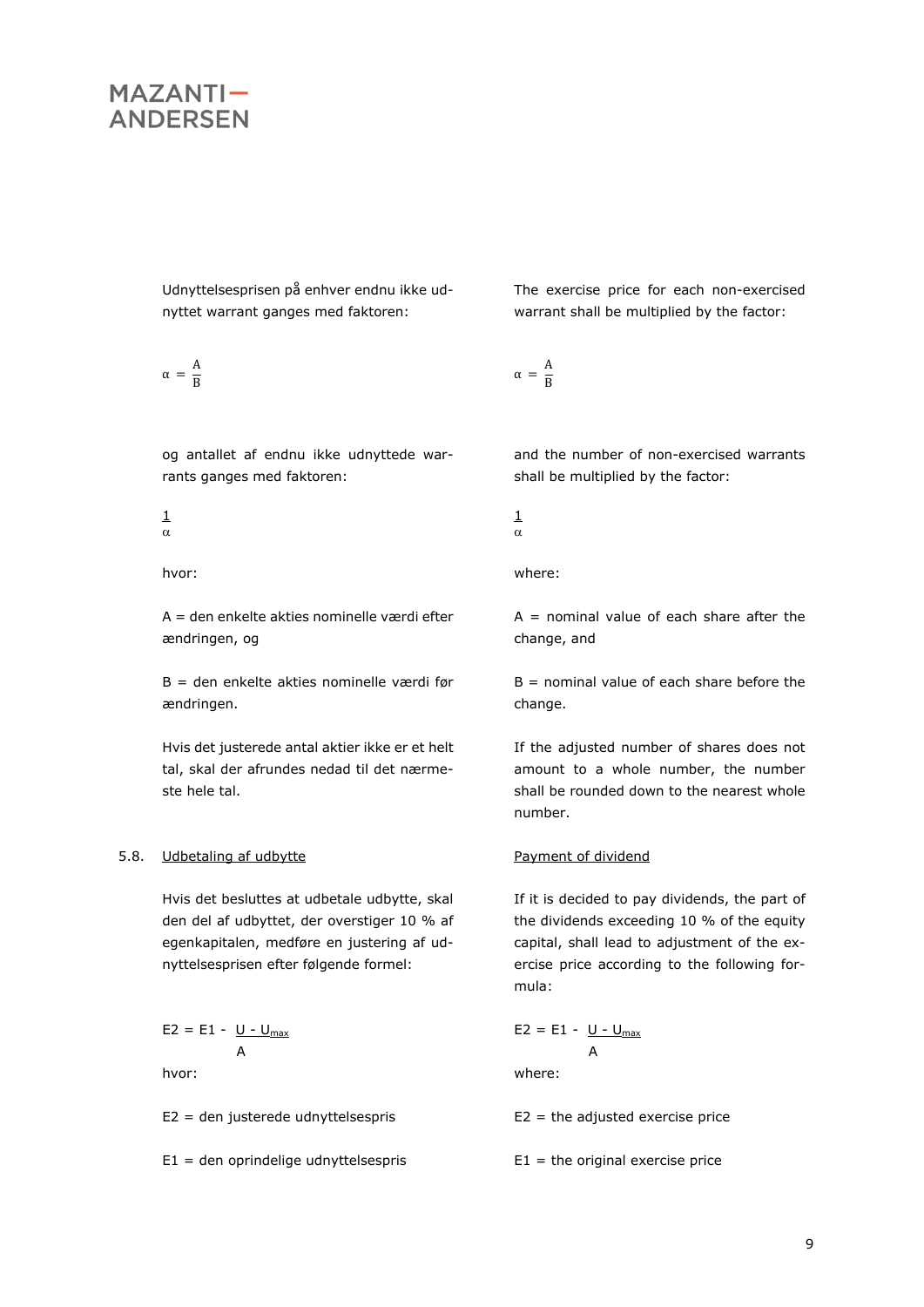- $U = det udbetale udbytte$
- $U_{\text{max}} = 10$  % af egenkapitalen
- A = det samlede antal aktier i Selskabet.

Den egenkapital, der skal lægges til grund ved ovenstående justering, opgøres af Selskabets revisor med bindende virkning for Warrantindehaveren.

### 5.9. Andre ændringer i Selskabets kapitalforhold Other changes to the Company's capital

Hvis der sker andre ændringer i Selskabets kapitalforhold, der medfører en ændring i warrants økonomiske værdi, skal warrants (medmindre andet er angivet ovenfor) justeres, således at ændringen ikke påvirker warrants økonomiske værdi.

Den beregningsmetode, der skal anvendes ved justeringen, fastsættes af Selskabet.

Det præciseres, at forhøjelse eller nedsættelse af Selskabets aktiekapital til markedskurs ikke medfører, at der skal ske regulering af tegningskursen eller antallet af aktier, der kan tegnes.

### <span id="page-9-0"></span>5.10. Likvidation **Liguidation** Liquidation

Hvis Selskabet bliver likvideret, fremskyndes et evt. optjeningstidspunkt for alle ikke optjente warrants, således at Warrantindehaveren kan udnytte warrants i en ekstraordinær udnyttelsesperiode umiddelbart før likvidationens afslutning.

 $U =$  dividends paid out

 $U_{\text{max}} = 10$  % of the equity capital

 $A =$  total number of shares in the Company.

The equity capital, which shall form the basis of the abovementioned adjustment, shall be calculated by the auditor of the Company with binding effect for the Warrantholder.

# structure

In the event of other changes in the Company's capital structure causing changes to the financial value of warrants, warrants shall (unless otherwise indicated above) be adjusted to the effect that the changes do not influence the financial value of the warrants.

The calculation method to be applied to the adjustment shall be decided by the Company.

It is emphasized that increase or decrease of the Company's share capital at market price does not lead to an adjustment of the subscription price or the number of shares that may be subscribed.

Should the Company be liquidated, the vesting time, if any, for all unvested warrants shall be changed so that the Warrantholder may exercise his/her warrants in an extraordinary exercise period immediately preceding the completion of liquidation.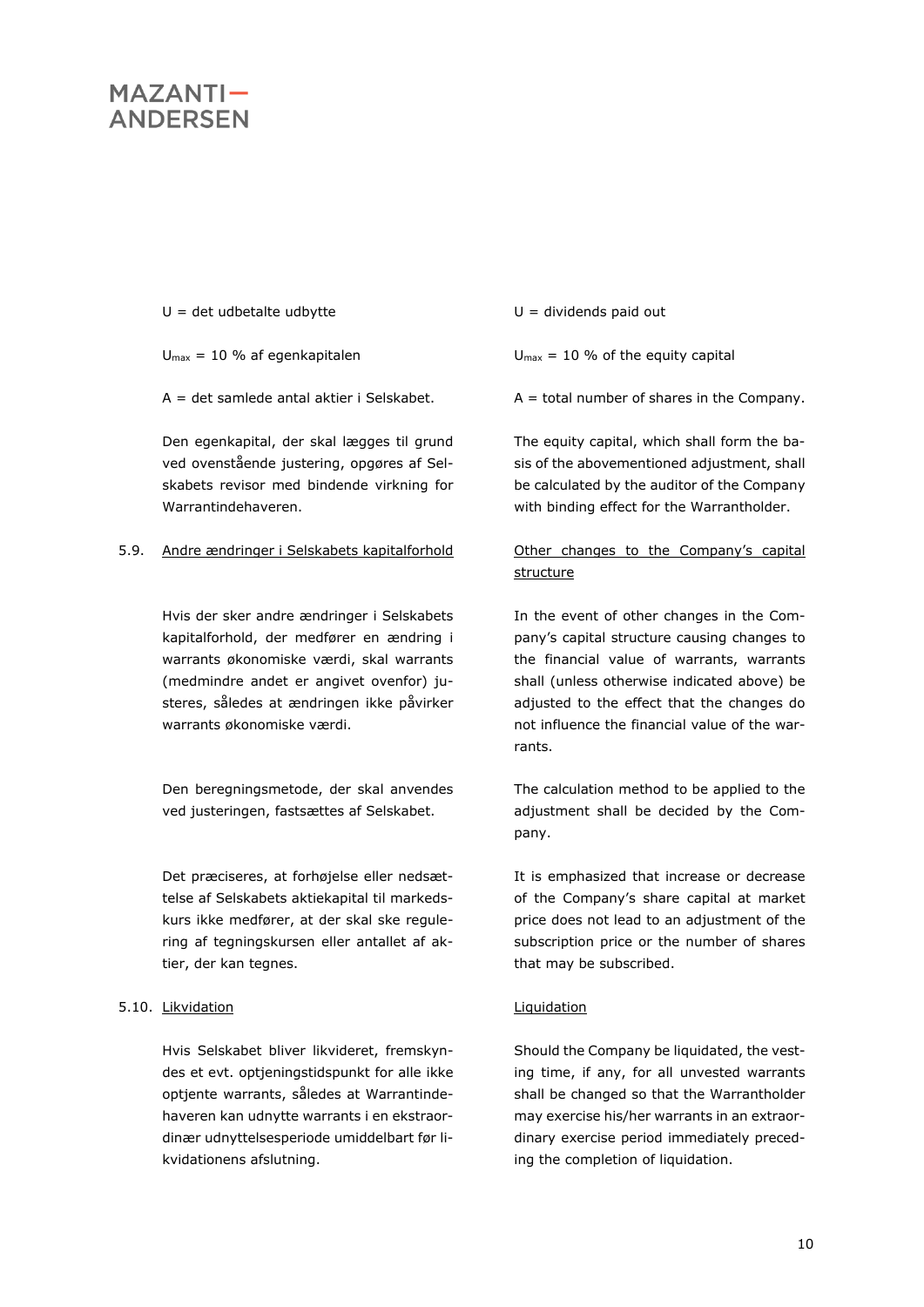### <span id="page-10-0"></span>5.11. Fusion og spaltning med and split Merger and split

Hvis Selskabet indgår i en fusion som det fortsættende selskab, bliver warrants ikke påvirket, medmindre der i forbindelse med fusionen sker en kapitalforhøjelse til en anden kurs end markedskursen, idet warrants i så fald justeres i henhold til punkt [5.6.](#page-6-0)

Hvis Selskabet fusionerer som det ophørende selskab eller bliver spaltet, kan de(t) fortsættende selskab(er) vælge én af følgende muligheder:

Warrantindehaveren kan umiddelbart inden fusionen/spaltningen udnytte alle ikke udnyttede warrants, der ikke er bortfaldet (inklusive warrants der endnu ikke er optjent), eller warrants bliver erstattet af nye aktieinstrumenter i de(t) fortsættende selskab(er) af tilsvarende økonomisk værdi før skat. Ved spaltning kan de fortsættende selskaber selv bestemme, i hvilke(t) selskab(er) Warrantindehaveren skal modtage de nye aktieinstrumenter.

### <span id="page-10-1"></span>5.12. Salg og aktieombytning Sale and exchange of shares

Hvis mere end 50% af aktiekapitalen i Selskabet bliver solgt (ikke tegnet eller udstedt) eller indgår i en aktieombytning, kan Selskabet vælge én af følgende muligheder, idet Selskabet dog i tilfælde af et salg, som udgør en Exit, skal vælge den under a) beskrevne mulighed:

(a) Warrantindehaveren kan umiddelbart inden salget/aktieombytningena udnytte alle ikke-udnyttede warrants, der

If the Company merges as the continuing company, warrants shall remain unaffected unless, in connection with the merger, the capital is increased at a price other than the market price and in that case warrants shall be adjusted in accordance with clause [5.6.](#page-6-0)

If the Company merges as the terminating company or is split, the continuing company/companies may choose one of the following options:

The Warrantholder may exercise all non-exercised warrants that are not declared null and void (inclusive of warrants not yet vested) immediately before the merger/split, or new share instruments in the continuing company/companies of a corresponding financial pre-tax value shall replace the warrants. In case of a demerger, the continuing companies may decide in which company/companies the Warrantholder shall receive the new share instruments.

If more than 50 per cent of the share capital of the Company is sold (not subscribed for or issued) or is part of a share swap, the Company may choose one of the following options, provided however that in case of a sale constituting an Exit, the Company must chose the option described under a):

(a) The Warrantholder may exercise all non-exercised warrants that are not declared null and void (inclusive of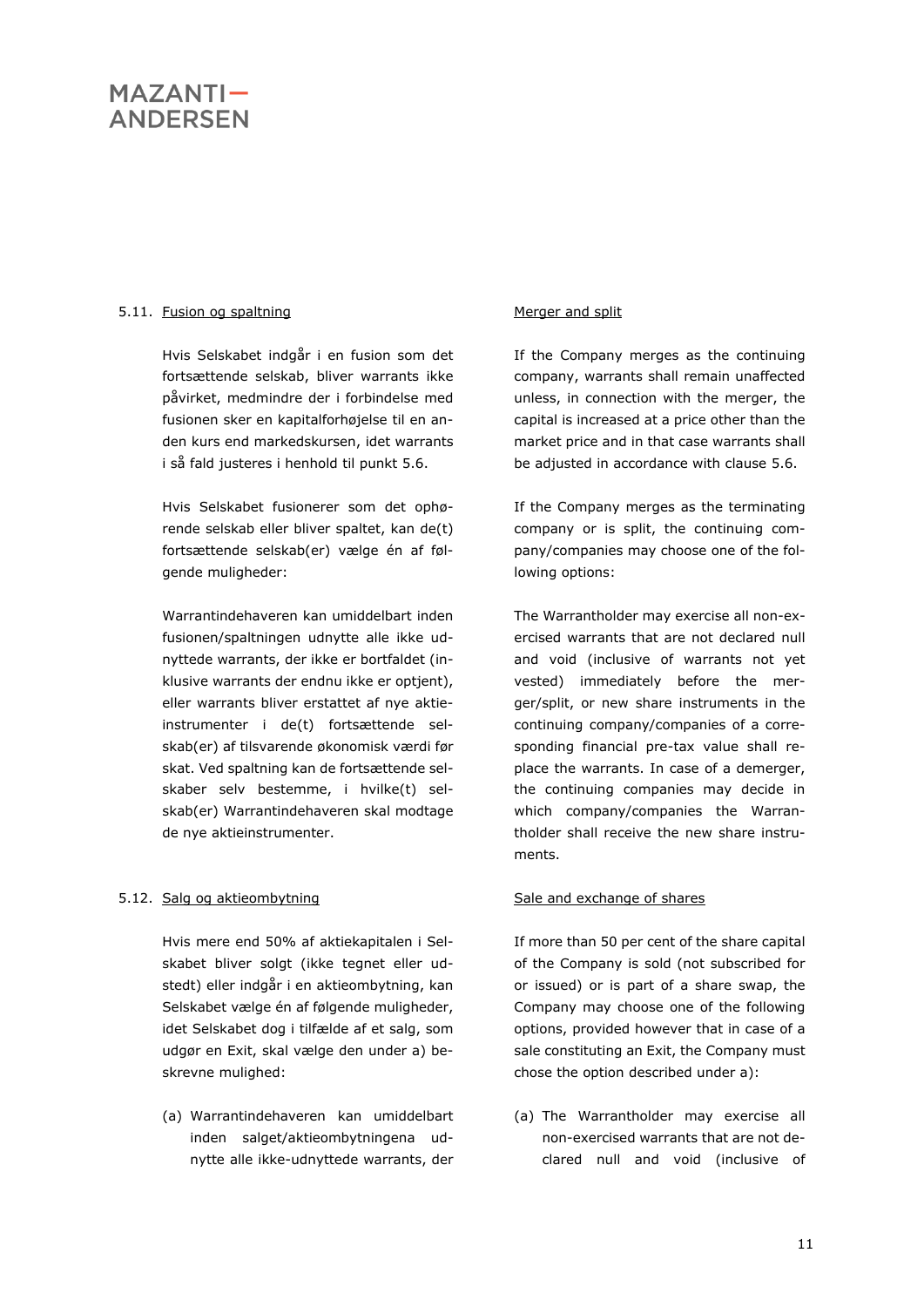ikke er bortfaldet (inklusive warrants der endnu ikke er optjent). Herudover indtræder der en pligt, hvorefter Warrantindehaveren skal sælge de tegnede aktier på samme vilkår som de øvrige aktionærer (ved salg).

- (b) Tildelte warrants erstattes af aktieinstrumenter i det erhvervende selskab af tilsvarende økonomisk værdi før skat.
- (c) Tildelte warrants fortsætter uændret. (c) Issued warrants remain unchanged.

Hvis der indledes en tvangsindløsning af Selskabets aktier i henhold til selskabsloven, kan Selskabet lade Warrantindehaveren udnytte alle ikke-udnyttede warrants, der ikke er bortfaldet (inklusive warrants der endnu ikke er optjent). Herudover indtræder der en pligt, hvorefter Warrantindehaveren skal sælge de tegnede aktier på samme vilkår som de øvrige aktionærer ved tvangsindløsningen.

#### <span id="page-11-1"></span>5.14. Afnotering **Delisting**

Hvis Selskabets aktier afnoteres fra Nasdaq First North Growth Market Denmark, og dette ikke skyldes en samtidig overførsel og optagelse til handel af aktierne på Nasdaq Copenhagens main market eller en anden dansk eller udenlandsk markedsplads (herunder i form af udstedelse af ADSer på en amerikansk børs), kan Selskabet vælge en af følgende muligheder:

warrants not yet vested) immediately before the sale/swap of shares. Furthermore, the Warrantholder shall undertake an obligation to sell the subscribed shares on the same conditions as the other shareholders (when selling)

- (b) Share instruments in the acquiring company of a corresponding pre-tax value shall replace the issued warrants.
- 

#### <span id="page-11-0"></span>5.13. Tvangsindløsning en andre Compulsory acquisition

If a compulsory acquisition of the Company's shares is initiated pursuant to the Danish Companies Act, the Company may allow the Warrantholder to exercise all non-exercised warrants that are not declared null and void (inclusive of warrants not yet vested). Furthermore, the Warrantholder shall undertake an obligation to sell the subscribed shares on the same conditions as the other shareholders in the compulsory acquisition.

If the Company's shares are delisted from Nasdaq First North Growth Market Denmark, and this is not caused by a simultaneous transfer and admission of trading of the shares to Nasdaq Copenhagen's main market or another Danish or foreign trading venue (including in the form of the issuance of ADSs on a U.S. stock exchange), the Company may choose one of the following options: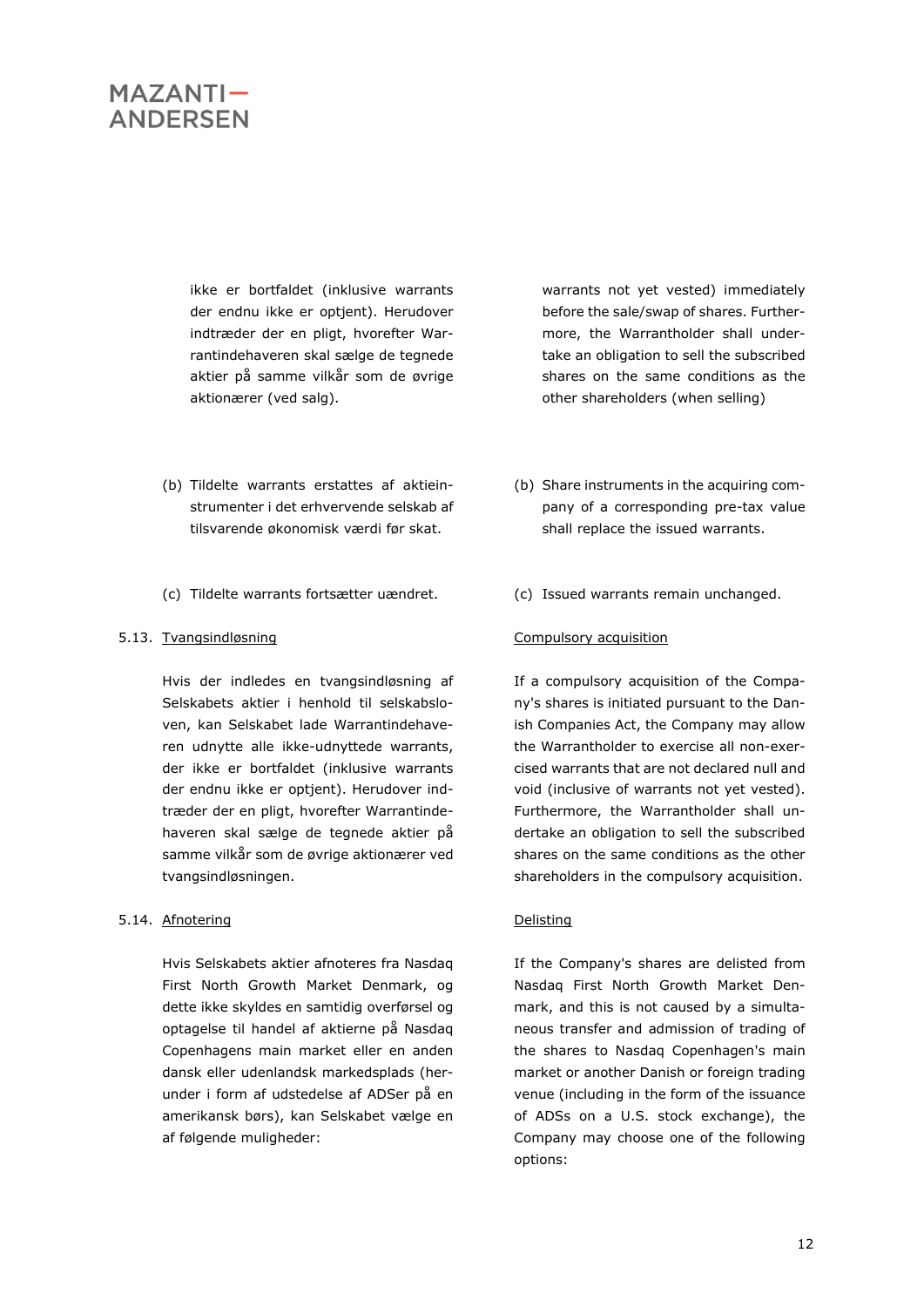- a) Warrantindehaveren kan umiddelbart inden afnoteringen udnytte alle ikke-udnyttede warrants, der ikke er bortfaldet (inklusive warrants der endnu ikke er optjent).
- 

#### 5.15. Fælles bestemmelser for punkt [5.10-](#page-9-0)[5.14](#page-11-1) General provisions for clauses [5.10-](#page-9-0)[5.14](#page-11-1)

Selskabet er forpligtet til at give Warrantindehaveren skriftlig meddelelse, hvis en af de ovenfor nævnte begivenheder finder sted. Når Warrantindehaveren har modtaget den skriftlige meddelelse, har Warrantindehaveren – i de tilfælde, hvor Warrantindehaveren ekstraordinært kan udnytte warrants, jf. punkt [5.10](#page-9-0)[-5.14](#page-11-1) – 2 uger til skriftligt at informere Selskabet om, hvorvidt han/hun vil gøre brug af tilbuddet. Hvis Warrantindehaveren ikke har givet Selskabet skriftligt svar inden 2 uger eller undlader at betale inden for den betalingsfrist, der er fastsat, bortfalder warrants uden yderligere varsel og uden kompensation. Udnyttelseskursen kan ikke komme under aktiernes nominelle værdi.

Warrantindehaverens rettigheder i anledning af en beslutning truffet af et kompetent organ i Selskabet, jf. punkt [5.10](#page-9-0)[-5.14,](#page-11-1) er betinget af, at den relevante beslutning efterfølgende registreres i Erhvervsstyrelsen, hvis registrering er en gyldighedsbetingelse.

#### 6. **OVERGANG AF WARRANTS ASSIGNMENT OF WARRANTS**

6.1. Tildelte warrants kan ikke gøres til genstand for udlæg, overdrages eller på anden måde overføres, ej heller i forbindelse med

- a) The Warrantholder may excise all nonexercised warrants that are not declared null and void (inclusive of warrants not yet vested) immediately before the delisting.
- b) Tildelte warrants fortsætter uændret. b) Issued warrants continue unchanged.

If one of the events mentioned above is being carried out, the Company shall inform the Warrantholder hereof by written notice. Upon receipt of the written notice, the Warrantholder shall – in cases where the Warrantholder may extraordinarily exercise warrants, see clauses [5.10](#page-9-0)[-5.14](#page-11-1) – within 2 weeks inform the Company in writing whether he/she will make use of the offer. If the Warrantholder has not answered the Company in writing within 2 weeks or fails to pay within the fixed time, warrants shall become null and void without further notice or compensation. The exercise price cannot go below the nominal value of the shares.

The Warrantholder's rights in connection with decisions made by any competent company body, see clauses [5.10](#page-9-0)[-5.14,](#page-11-1) shall be contingent on subsequent registration of the relevant decision with the Danish Business Authority if registration is a condition of its validity.

Warrants shall not be subject to charging orders, transfer of any kind, including in connection with division of property on divorce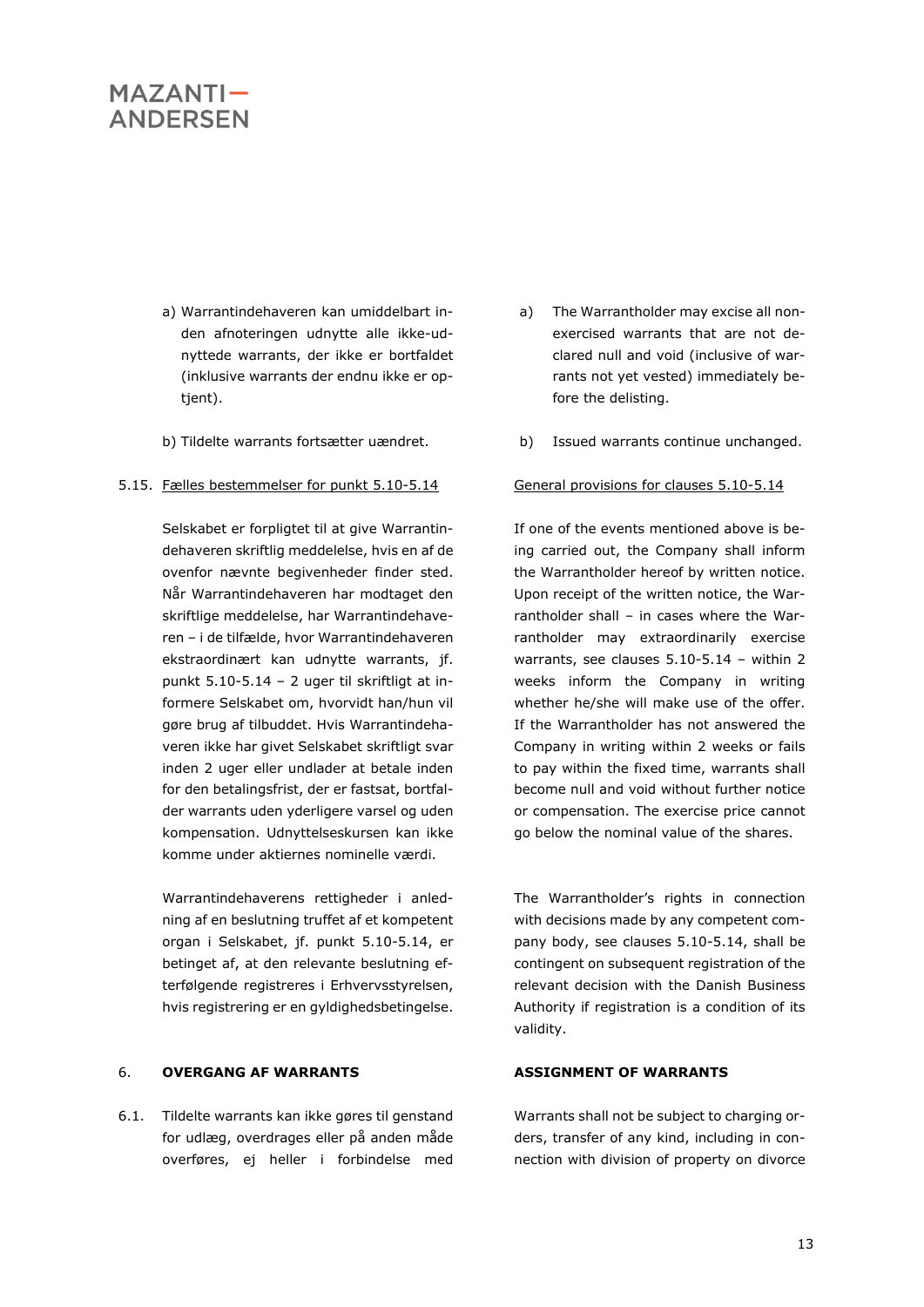bodeling, og hverken til eje eller til sikkerhed, uden bestyrelsens samtykke. Warrantindehaverens warrants kan dog overgå til Warrantindehaverens ægtefælle/samlever og/eller livsarvinger i tilfælde af Warrantindehaverens død.

### 7. **TEGNING AF AKTIER VED UDNYTTELSE AF WARRANTS**

- <span id="page-13-0"></span>7.1. Tegning af aktier ved udnyttelse af warrants finder sted ved, at Warrantindehaveren afleverer en af Selskabet udarbejdet udnyttelsesmeddelelse til Selskabet senest kl. 16:00 CET den sidste dag i det relevante Udnyttelsesvindue. Udnyttelsesmeddelelsen skal være udfyldt med alle påkrævede informationer, herunder angivelse af antallet af aktier som Warrantindehaveren ønsker at tegne og Warrantindehaverens konto oprettet gennem VP Securities A/S til hvilken aktierne skal leveres. Udnyttelsesprisen for de nye aktier, der skal betales ved et kontant indskud, skal være modtaget af Selskabet senest på den sidste dag i det relevante Udnyttelsesvindue.
- 7.2. Hvis den i punkt. [7.1](#page-13-0) angivne frist overskrides, enten således at udnyttelsesmeddelelsen i udfyldt stand eller betalingen ikke er Selskabet i hænde inden kl. 16:00 CET på den sidste dag i Udnyttelsesvinduet, anses tegningen for ugyldig, og Warrantindehaveren kan i denne situation ikke anses for herved at have udnyttet sine warrants for et eventuel efterfølgende Udnyttelsesvindue.
- 7.3. Når den kapitalforhøjelse, som udnyttelsen af warrants har medført, er registreret i

or legal separation, for ownership or as security without the consent of the board of directors. The Warrantholder's warrants may, however, be transferred to the Warrantholder's spouse/cohabitant and/or heirs of the body in the event of the Warrantholder's death.

### **SUBSCRIPTION FOR SHARES BY EXER-CISE OF WARRANTS**

Subscription for shares by exercise of warrants must be made through submission by the Warrantholder no later than the last day of the relevant Exercise Window at 16:00 CET to the Company of an exercise notice prepared by the Company. The exercise notice shall be completed with all required information, including a specification of the number of shares that the Warrantholder wishes to subscribe for and the Warrantholder's account with VP Securities A/S to which the shares shall be delivered. The Company must have received the exercise price payable for the new shares, payable in cash by the last day of the relevant Exercise Window.

If the limitation period set forth in clause [7.1](#page-13-0) expires as a result of the Company not having received the duly completed exercise notice or the payment by 16:00 CET on the last day of the Exercise Window, the subscription shall be deemed invalid, and in this event the Warrantholder shall not be considered as having exercised his/her warrants for a possible subsequent Exercise Window.

When the capital increase caused by exercise of warrants has been registered with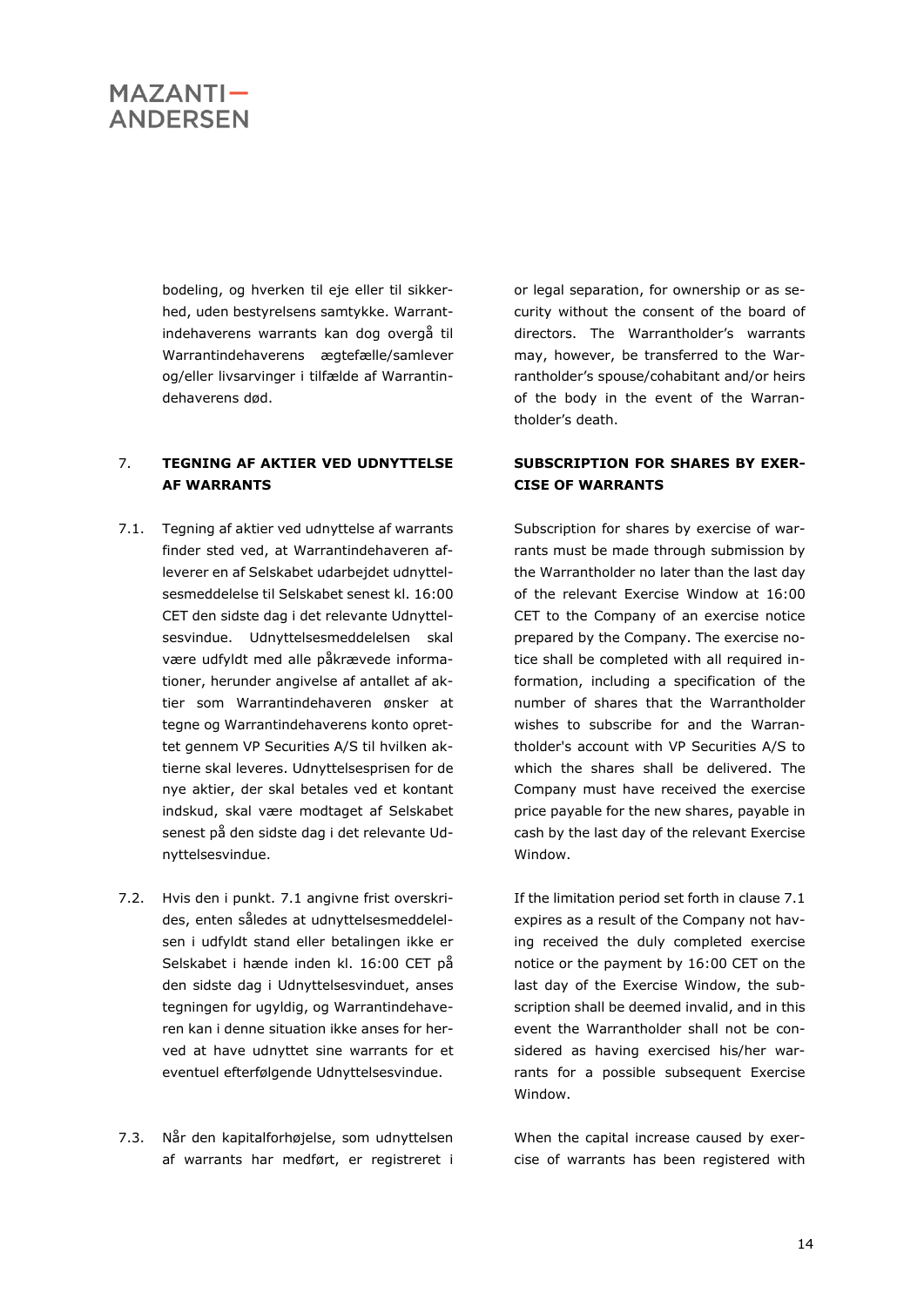Erhvervsstyrelsen, leveres aktierne til den af Warrantindehaveren angivne konto hos VP Securities A/S.

### 8. **SKATTEMÆSSIGE ASPEKTER TAX IMPLICATIONS**

8.1. De skattemæssige konsekvenser forbundet med Warrantindehaverens tegning eller udnyttelse af warrants er Selskabet uvedkommende.

- 9.1. Udover de ovenfor anførte vilkår gælder følgende vilkår for de til de udstedte warrants hørende kapitalforhøjelser:
	- Det mindste og det højeste beløb, hvormed aktiekapitalen skal kunne forhøjes på baggrund af de udstedte warrants, udgør henholdsvis nominelt DKK 0 og DKK 200.000, dog således at reguleringsmekanismerne i punkt [5](#page-5-0) kan resultere i et andet beløb,
	- De nye aktier udstedes i aktier à DKK 0,50,
	- De nye aktier skal give ret til udbytte i Selskabet for det løbende regnskabsår, hvori aktierne tegnes, på lige fod med de eksisterende aktier og andre rettigheder i selskabet fra og med tidspunktet for registreringen af kapitalforhøjelsen i Erhvervsstyrelsen,

the Danish Business Authority, the shares will be delivered to the account with VP Securities A/S as specified by the Warrantholder.

The tax implications associated with the Warrantholder's subscription for or exercise of warrants shall be of no concern to the Company.

### 9. **VILKÅR FOR NYE AKTIER TERMS APPLICABLE TO NEW SHARES**

In addition to the terms and conditions set forth above, the following terms and conditions shall apply to the increases of the share capital, which are associated with the warrants:

- The minimum and the maximum nominal amount of the capital increase(s) that can be subscribed for on the basis of the warrants is DKK 0 and DKK 200,000, respectively, provided, however, that the adjustment mechanisms in clause [5](#page-5-0) of may result in a different amount;
- The new shares will be divided into shares of nominally DKK 0.50 each;
- The new shares will carry dividend rights for the financial year in which subscription takes place on equal terms with the existing shares as well as other rights in the Company from the time of registration of the capital increase with the Danish Business Authority;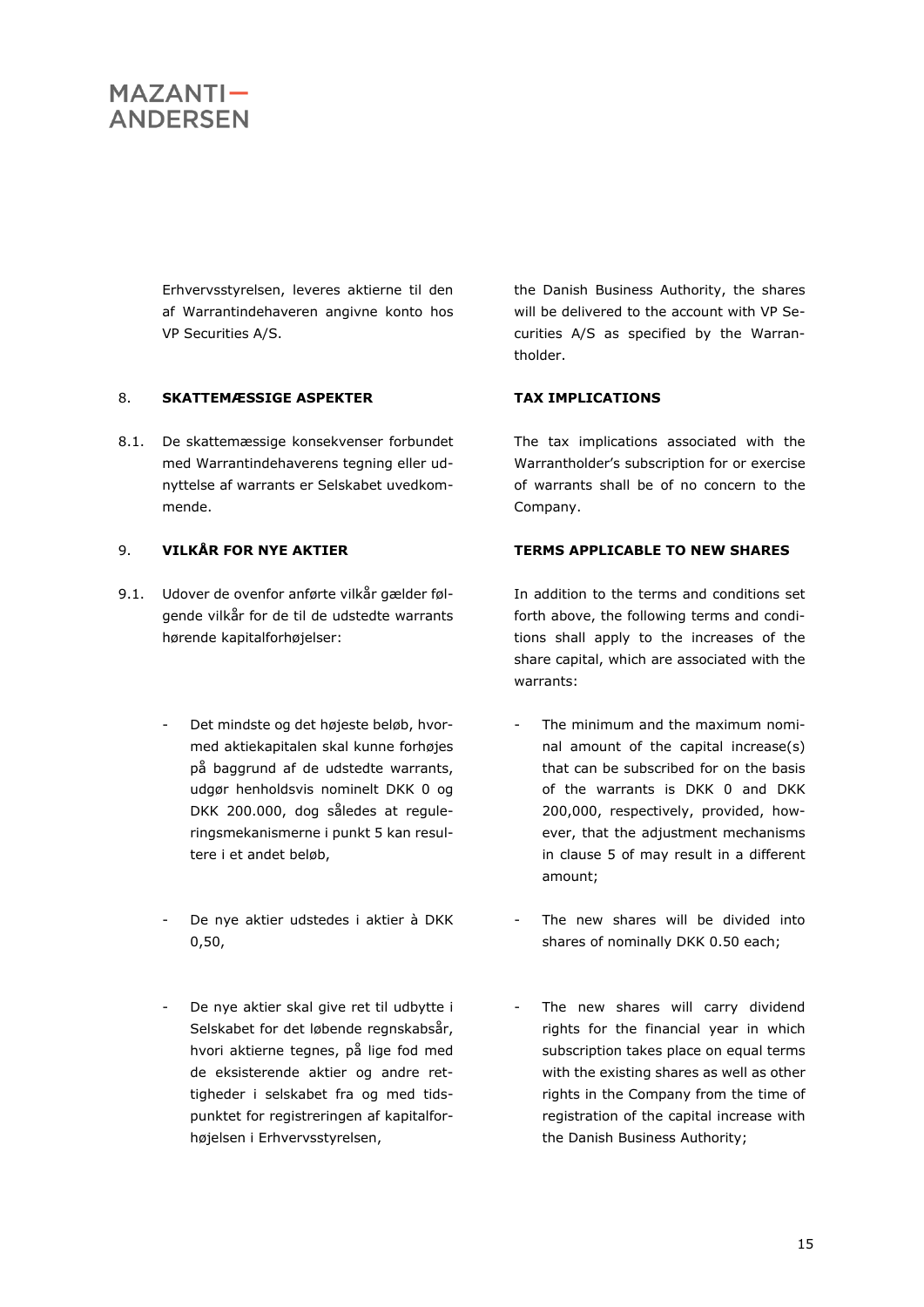- De nye aktier skal tilhøre samme aktieklasse, som de eksisterende aktier i Selskabet,
- Kapitalforhøjelsen sker uden fortegningsret for de hidtidige aktionærer, idet tegningen sker på baggrund af warrants udstedt til Warrantindehavere,
- Der skal ikke gælde indskrænkninger i den til de nye aktier knyttede fortegningsret ved fremtidige kapitalforhøjelser,
- Der skal ikke gælde indskrænkninger i de nye aktiers omsættelighed,
- Fristen for tegning af de nye aktier beregnes på baggrund af bestemmelserne ovenfor,
- Det fulde beløb til tegning af det antal aktier, som de omfattede Warrantindehavere ønsker at tegne, skal indbetales kontant og senest samtidig med tegningen af de pågældende aktier, og
- De nye aktier skal lyde på navn, noteres i Selskabets ejerbog og være omsætningspapirer.
- De anslåede omkostninger, der skal afholdes af Selskabet ved kapitalforhøjelserne, udgør DKK 15.000 (ekskl. moms).
- The new shares shall belong to the same share class as the existing shares in the Company;
- The capital increase shall be made without any pre-emption rights for the existing shareholders, given that the subscription is based on warrants issued to the Warrantholders;
- The pre-emption rights attached to the new shares shall not be subject to any restrictions in the event of future capital increases;
- The transferability of the new shares shall not be subject to any restrictions,
- The deadline for subscription of the new shares shall be calculated pursuant to the provisions set forth above;
- The full subscription amount for the number of shares which the Warrantholders wish to subscribe for, shall be paid in cash no later than on the day of subscription of the shares in question; and
- The new shares shall be made out in the name of the holder, be recorded in the Company's register of shareholders and be negotiable instruments.
- The costs in connection with the capital increases to be borne by the Company are approx. DKK 15,000 (excluding VAT).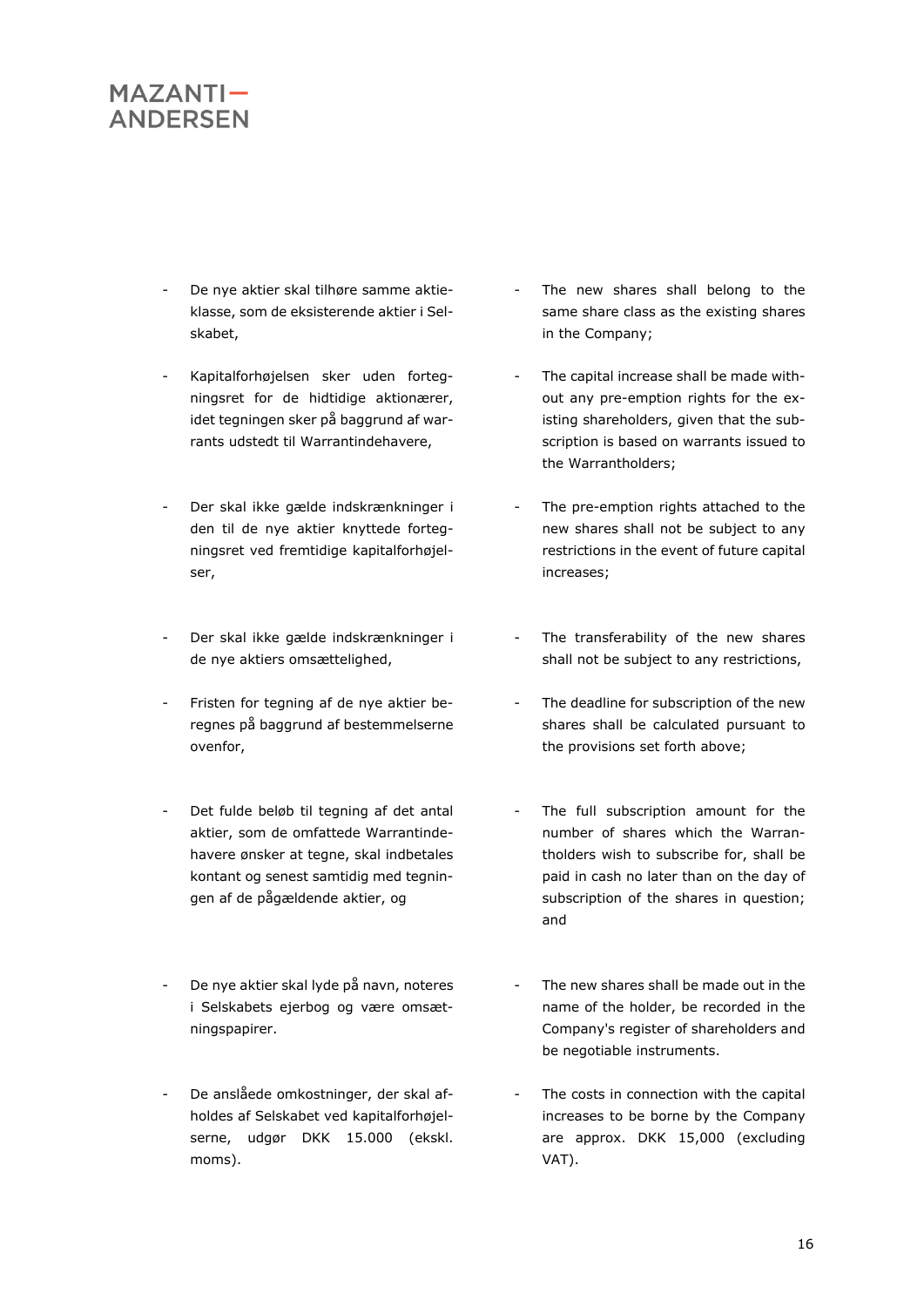### 10. **INSIDERHANDEL INSIDER TRADING**

10.1. Salg af aktier, der er tegnet gennem udnyttelse af warrants, er underlagt de til enhver tid gældende bestemmelser om insiderhandel, herunder Selskabets interne regler om handel med værdipapirer udstedt af Selskabet.

### 11. **LOVVALG OG VÆRNETING LAW AND VENUE**

- 11.1. Tegningen af warrants, vilkårene herfor og udnyttelsen, samt vilkårene for senere tegning af aktier i Selskabet skal reguleres af dansk ret.
- 11.2. Hvis der måtte opstå en tvist mellem Warrantindehaveren og Selskabet i relation til forståelsen eller gennemførelsen af warrantprogrammet, skal denne søges bilagt i mindelighed ved forhandling mellem parterne.
- 11.3. Hvis parterne ikke kan opnå enighed, skal eventuelle tvister afgøres ved voldgift ved Voldgiftsinstituttet efter de af Voldgiftsinstituttet vedtagne regler herom, som er gældende ved indledningen af voldgiftssagen. Stedet for voldgiftssagens behandling skal være København. Voldgiftssagen skal gennemføres på engelsk, medmindre parterne aftaler andet. Voldgiftsforhandlingen og voldgiftsdommen skal være fortrolig og kan ikke under nogen omstændigheder meddeles til tredjemand uden forudgående skriftligt samtykke fra de involverede parter.

Sale of shares subscribed for by any exercise of warrants is subject to the provisions on insider trading applicable at any time, including the Company's internal rules governing trade in securities issued by the Company.

The grant of warrants, the associated terms and conditions and the exercise, as well as the terms and conditions for future subscription of shares in the Company shall be governed by Danish law.

Any disagreement between the Warrantholder and the Company in relation to the understanding or implementation of the warrant scheme shall be settled amicably by negotiation between the parties

If the parties fail to reach consensus, any disputes shall be settled by arbitration at the Danish Institute of Arbitration in accordance with the relevant rules adopted by the Danish Institute of Arbitration, which apply at the commencement of the arbitration proceedings. The place for the arbitration proceedings shall be Copenhagen. The arbitration proceedings shall be conducted in English, unless the parties agree otherwise. The arbitration and the arbitration award shall be confidential and may not under any circumstances be communicated to any third party without the prior written consent of the parties involved.